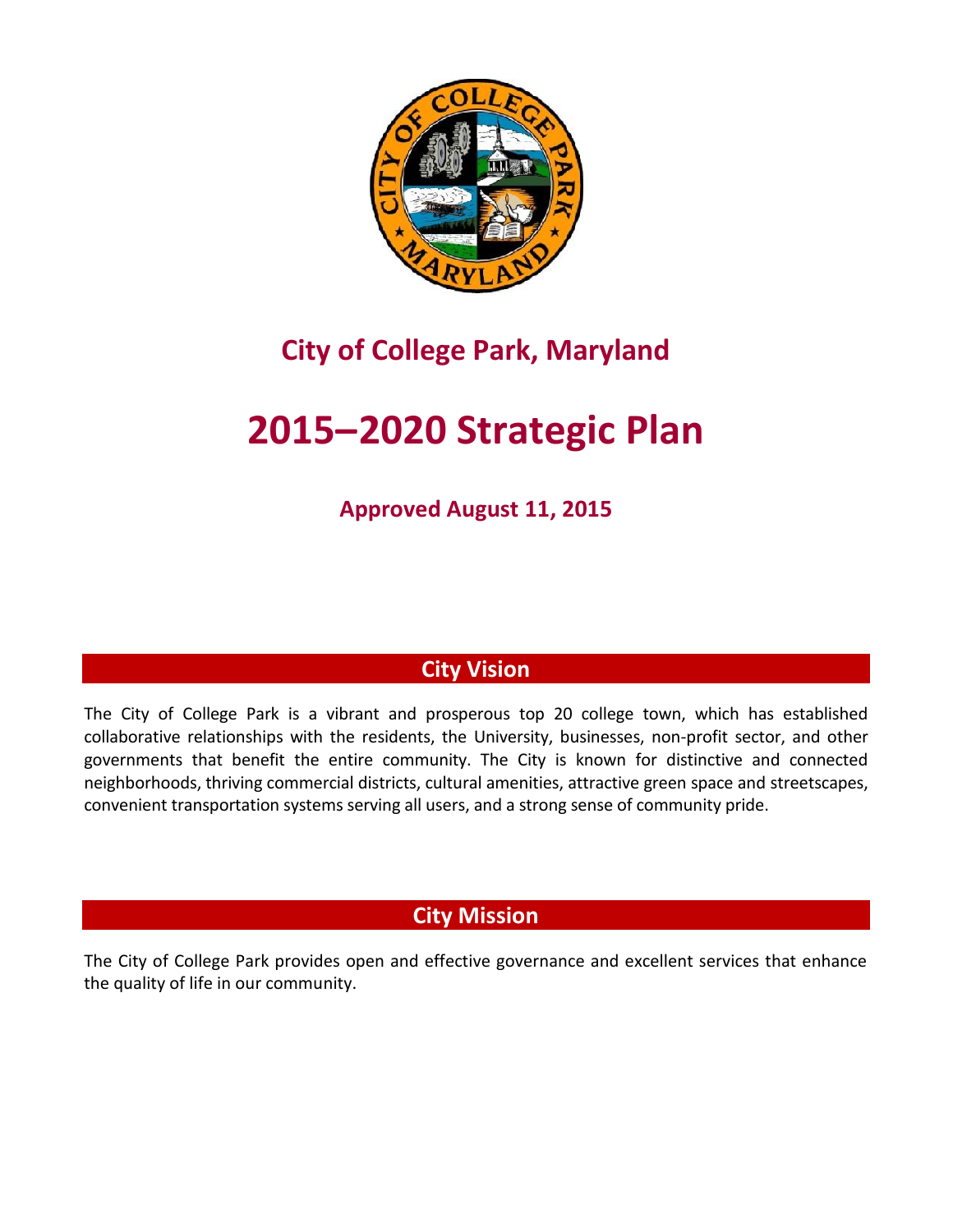### **City Values**

#### *Open and Effective Government*

The City conducts its business in a lawful, open, and democratic manner. The City values communication and public discussion on issues affecting the City.

#### *High-Performing, Dedicated, and Valued Employees*

City staff provide the highest level of service possible. They act with honesty and integrity and are empowered to solve problems. The City values and rewards excellent performance.

#### *Sustainability and Long-term Planning*

The City is committed to a sustainable built environment and active stewardship of our natural resources. The City's long-term planning contributes to the well-being and prosperity of our community.

#### *Fiscal Responsibility*

The City maintains appropriate financial reserves, provides accurate financial information for decision making, and spends revenue as effectively as possible.

#### *Collaboration*

The City values teamwork across departments and between Council and Staff. The City will strive to have productive, collaborative relations with the University, the County, the State, and neighboring jurisdictions in order to improve the City and the region.

#### **City Goals**

Goals are the long-term overarching areas in the City or "things that must go well" for the City to achieve its vision. Each goal statement includes a description of the goal as if it were already accomplished. Below the goal statement are ongoing priorities within the goal area that have been carried over from the 2010–2015 Strategic Plan. These priorities are included in the 2015–2020 Action Plan, either as separate action items or incorporated within other action items. The list of action items necessary to fulfill each goal follows the priorities carried over from the previous plan. The implementation of these action items is detailed in the Action Plan.

#### **The 2020 Strategic Plan Goals are:**

- 1. One College Park
- 2. Environmental Sustainability
- 3. High Quality Development and Reinvestment
- 4. Quality Infrastructure
- 5. Effective Leadership
- 6. Excellent Services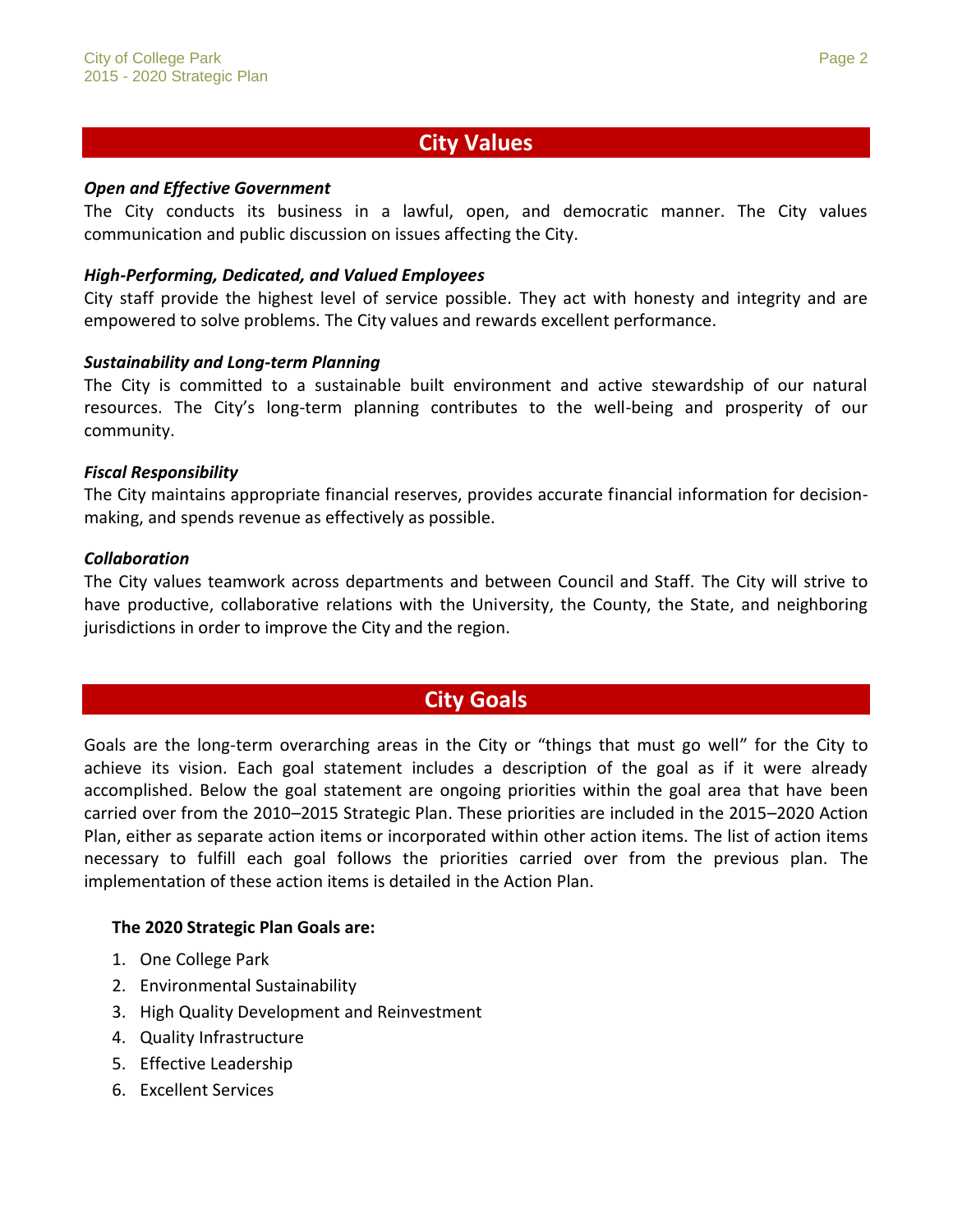#### **Goal 1: One College Park**

The City of College Park and its residents, the University of Maryland (UMD) and its students, faculty and staff, and all stakeholders are connected to the community and work together for the best interest of College Park. All stakeholders are actively engaged in achieving our vision. The City actively supports opportunities for members of diverse cultural groups, residents from different neighborhoods, and students to have positive interactions with each other and their City government. All College Park residents feel connected to the City in addition to their neighborhood. People who work in the City, including University staff, federal employees, and students, feel connected to the City. College Park is a place where empathy and respect of diverse groups provide greater understanding and community strength. The City leverages the rich talent and skill in the community, including the non-profit sector and civic associations. The City allocates sufficient staff resources for community engagement to create appealing opportunities for engagement that generate significant involvement in City-sponsored or co sponsored community, social, and cultural events and public meetings. The City utilizes tools effectively to engage with and receive feedback from a broad range of residents.

#### *Ongoing City Priorities:*

- *CMAST monthly meetings*
- *Enforcement of Student Code of Conduct off campus*
- *Grant program for neighborhood events*
- *Good Neighbor Day, College Park Day events*
- *Email notification of code violations*
- *Good Neighbor recognition program*
- *Improve dissemination of public safety information and information regarding all City programs and services*
- *Utilize a customer request management system for online communication, tracking of service requests (status and staff action), and to provide feedback on services*

#### **GOAL 1 ACTIONS ITEMS:**

- 1a. Increase positive interaction among neighbors, including long-term residents and UMD students, faculty, and staff
- 1b. Promote cooperation among neighborhoods and the City as a whole
- 1c. Facilitate a range of quality housing options that respect neighborhoods
- 1d. Increase owner-occupancy of the existing single-family homes
- 1e. Research and implement measures that allow residents to age in place
- 1f. Develop communications and community engagement plans that will significantly improve the City's impact and capacity in these areas
- 1g. Develop a marketing plan for the City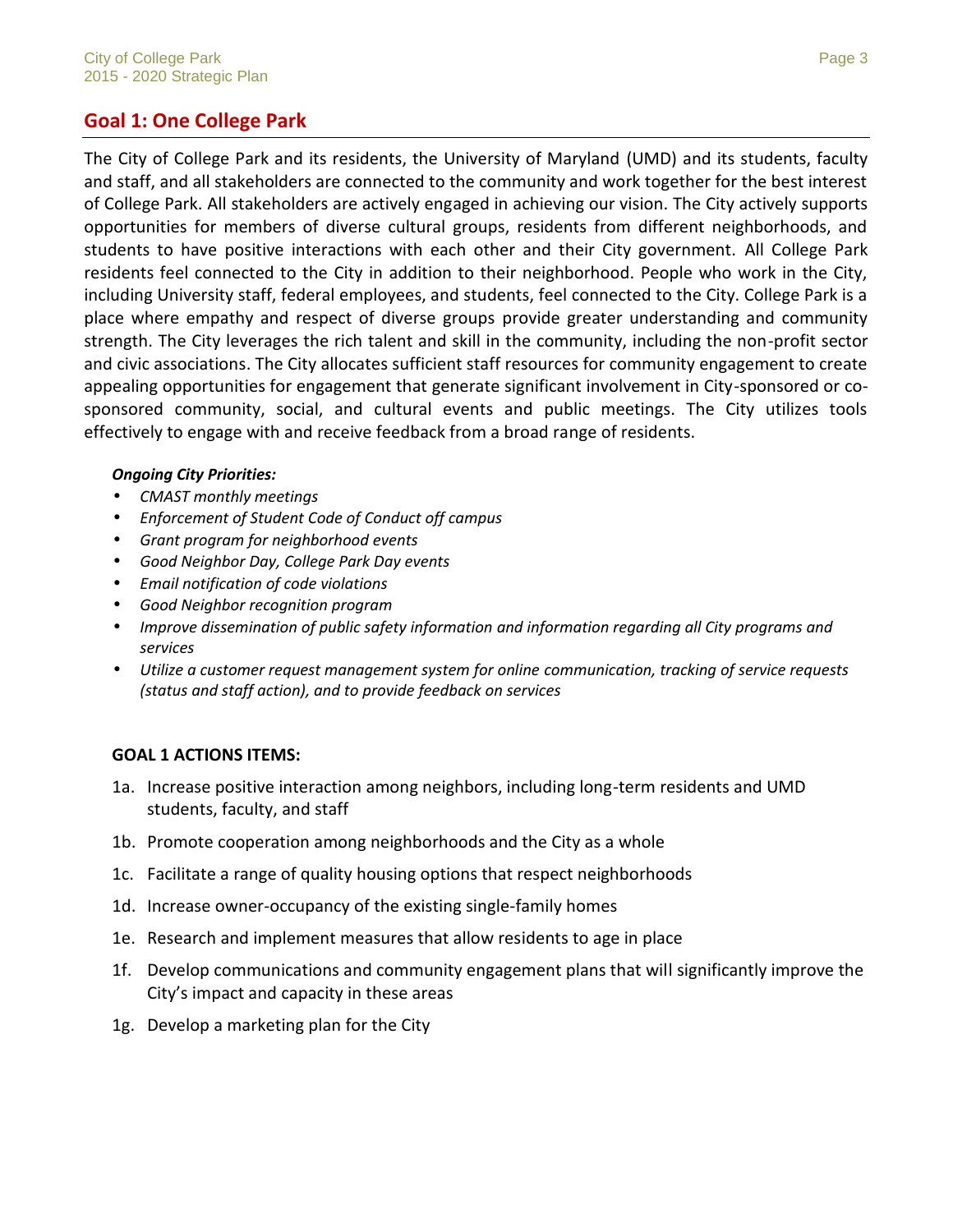#### **Goal 2: Environmental Sustainability**

The City is a leader in the protection and restoration of natural resources and the implementation of energy efficiency and renewable energy programs, technologies, and plans. The City reduces its impact on the environment through collaboration, research, and the adoption of best practices to incentivize reduced energy usage. The City has well-managed and attractive natural resources, such as parks, trails, and outdoor recreation areas. The City supports new development that is sensitive to environmental issues and that strives to limit impacts on the environment.

#### *Ongoing City Priorities:*

- *Hollywood Gateway Park property purchase and development*
- *Sustainability Plan for City Operations*
- *Sustainable Maryland Certified and the City's goal for renewable energy generation of 20% of the City's electrical demand*

#### **GOAL 2 ACTION ITEMS:**

- 2a. Execute the permaculture plan in partnership with residents and organizations
- 2b. Develop a plan for community gardens in partnership with residents and organizations
- 2c. Adopt a City Operations Sustainability Plan that will reduce solid waste and increase recycling; increase fleet efficiency; increase energy efficiency of facilities; and reduce electrical demand; and annually monitor City progress
- 2d. Develop a Community Sustainability Plan that includes support for solar energy
- 2e. Partner with the UMD Partnership in Active Learning for Sustainability (PALS)
- 2f. Partner with agencies to identify funds and implement stormwater management improvements
- 2g. Complete purchase and development of Hollywood Gateway Park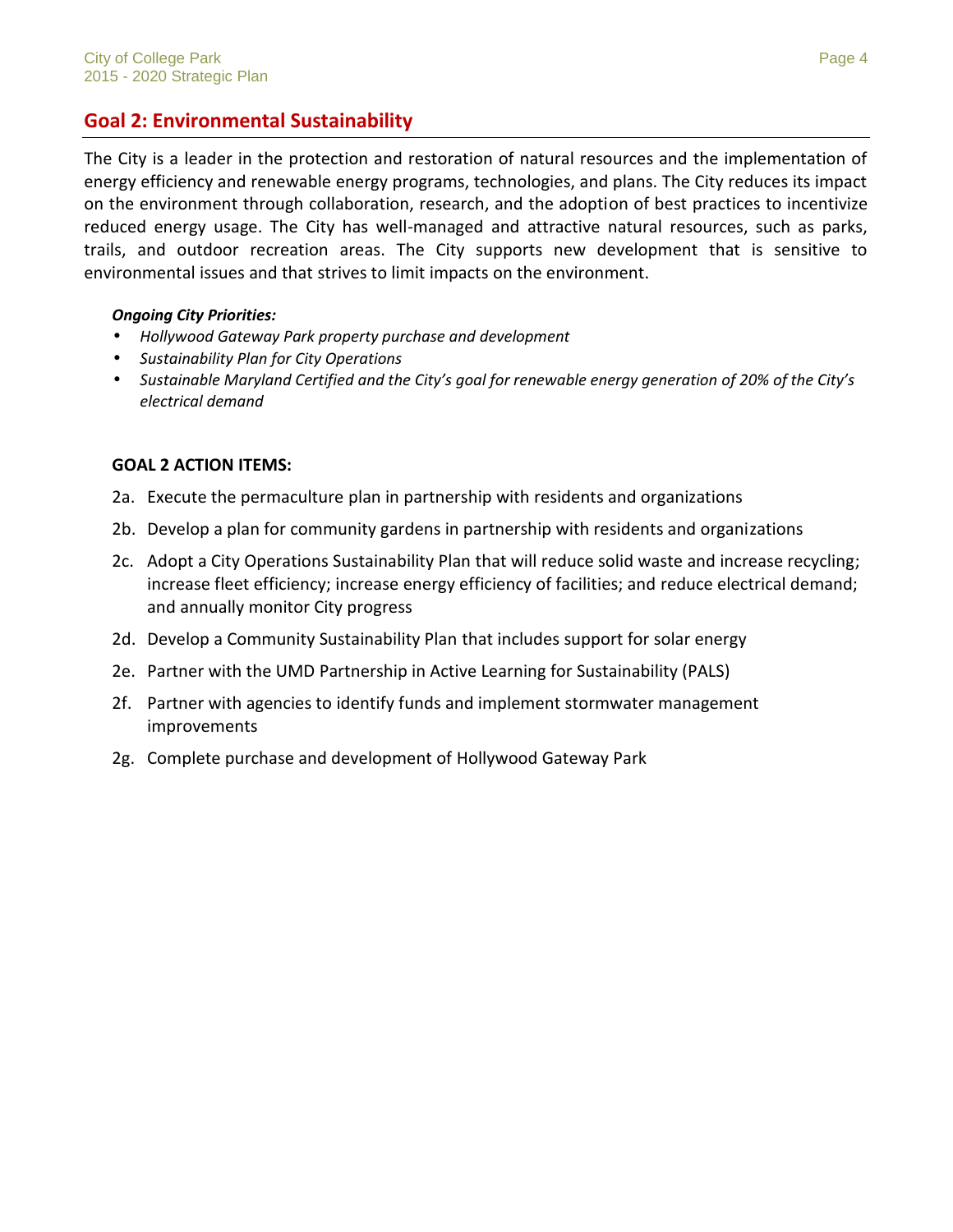#### **Goal 3: High Quality Development and Reinvestment**

The City works with partners to facilitate investment along Baltimore Avenue, in the College Park metro station area, Berwyn Commercial District, and the Hollywood Commercial District to expand commercial development and housing options and increase the tax base to finance improvements in services and infrastructure. The City has strong neighborhoods with ample home ownership opportunities and varied housing and retail options. The City welcomes development proposals and actively works with developers in a structured process to incorporate community input and collaboration in order to support projects that have high design quality, are environmentally sustainable, and have a positive impact on neighborhoods. Resources are provided for City services to meet increases in demand or changes in community needs/desires, including a range of senior housing options.

#### *Ongoing City Priorities:*

- *Continued advocacy for State funding for Baltimore Avenue reconstruction*
- *Support and attract diverse, locally-owned retail and restaurant establishments*
- *Matching grant programs for small business to locate in College Park and/or improve their business*
- *Maintain up-to-date inventory of available sites for redevelopment*
- *Annual Economic Development report*
- *Shop College Park initiative*
- *Support for the Downtown College Park Management Authority*
- *Continued advocacy for the Purple Line*
- *Continued advocacy for the Greenbelt FBI site*

#### **GOAL 3 ACTION ITEMS:**

- 3a. Promote and focus economic investment in these priority development areas:
	- 1. Downtown College Park (from the City limits south of Guilford Drive to College Avenue) to implement the University District Vision Plan.
	- 2. College Park metro station area
	- 3. Baltimore Avenue corridor area to create walkable nodes and promote residential infill
	- 4. Hollywood Commercial District to evaluate options for redevelopment
	- 5. City-owned Calvert Road property to create a strategy for redevelopment and use
	- 6. Berwyn Commercial District to revise zoning to allow more neighborhood-serving uses; work with community and M-NCPPC
	- 7. North core of the Greenbelt Metro Station development to work with stakeholders to maximize the benefits and minimize the negative impacts on College Park residents (including proposed Greenbelt FBI location and accompanying retail)
- 3b. Monitor plans and progress of the University of Maryland Innovation District with the goal of ensuring long-term economic benefits and job growth for the City of College Park
- 3c. Support and attract diverse, locally-owned retail and restaurant establishments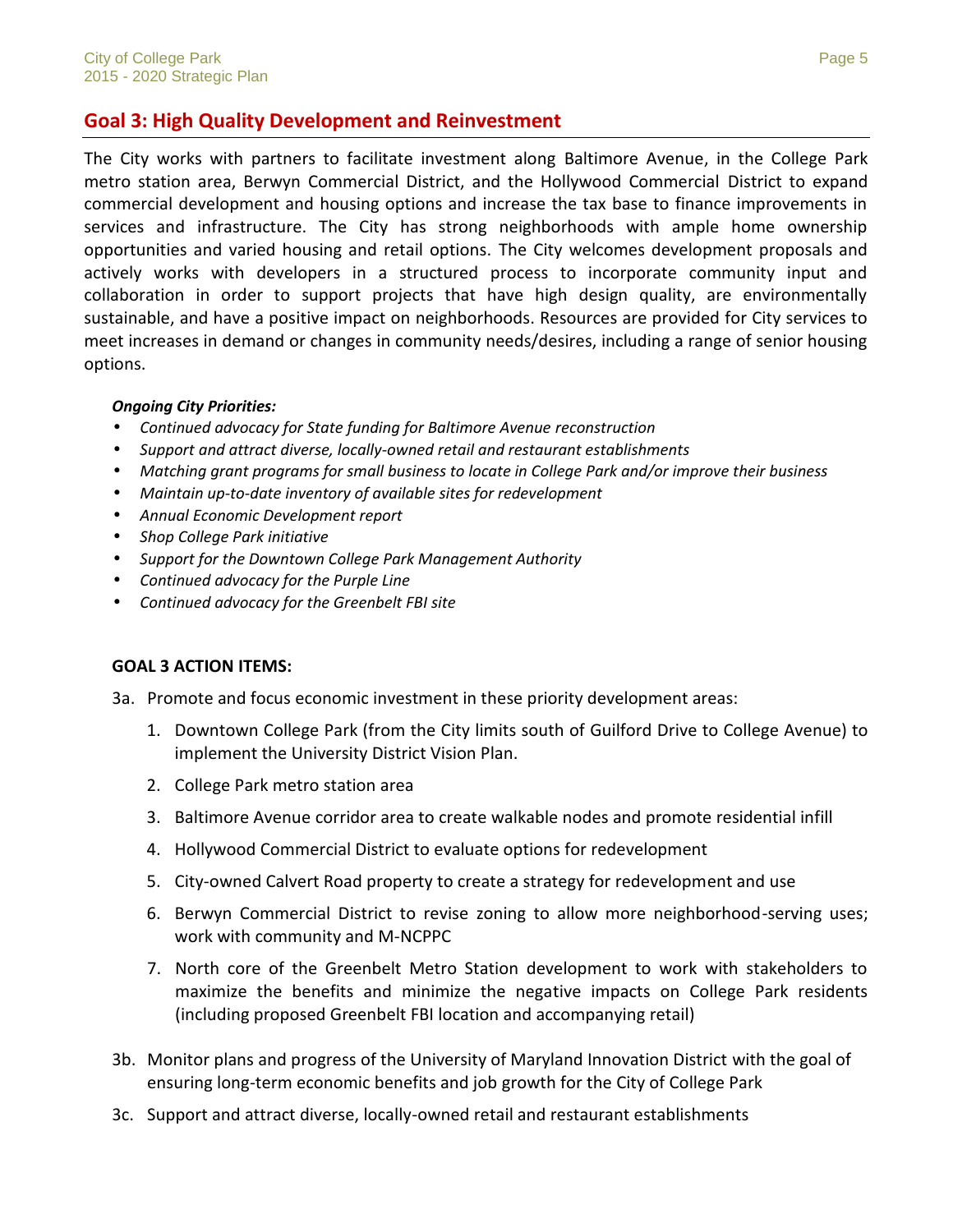#### **Goal 4: Quality Infrastructure**

The City's infrastructure, including roads, sidewalks, paths, technology, utilities, parks, playgrounds, City Hall, and other City facilities are constructed and maintained at a high quality standard and meet the needs of residents, employees, and visitors. College Park regularly evaluates its public infrastructure and facilities and provides funding so that all facilities meet the expectations of residents and the planned growth of College Park and surrounding neighborhoods. College Park's infrastructure is resilient and designed to function under potentially adverse conditions.

#### *Ongoing City Priorities:*

- *Develop a complete and green streets policy (fall 2015)*
- *Develop a City-wide bicycle plan (fall 2015)*
- *Create a network of proposed streets and bike trails (long-term)*
- *Utilization of Safe Routes to Schools funding for new sidewalks*
- *Implement a bike share program and support for Bike to Work Day*
- *Annual Pavement Management Plan*
- *Settle outstanding issues related to completion of the Berwyn portion of the trolley trail*
- *Utilize public security cameras and license plate readers*

#### **GOAL 4 ACTION ITEMS:**

- 4a. Adopt a Complete Streets policy and implement a comprehensive network of trails and sidewalks
- 4b. Facilitate Baltimore Avenue reconstruction and sidewalk project
- 4c. Build a new City Hall
- 4d. Expand parks, playgrounds, and open space
- 4e. Ensure effective public safety infrastructure and evaluate surveillance cameras and locations
- 4f. Implement a bike share program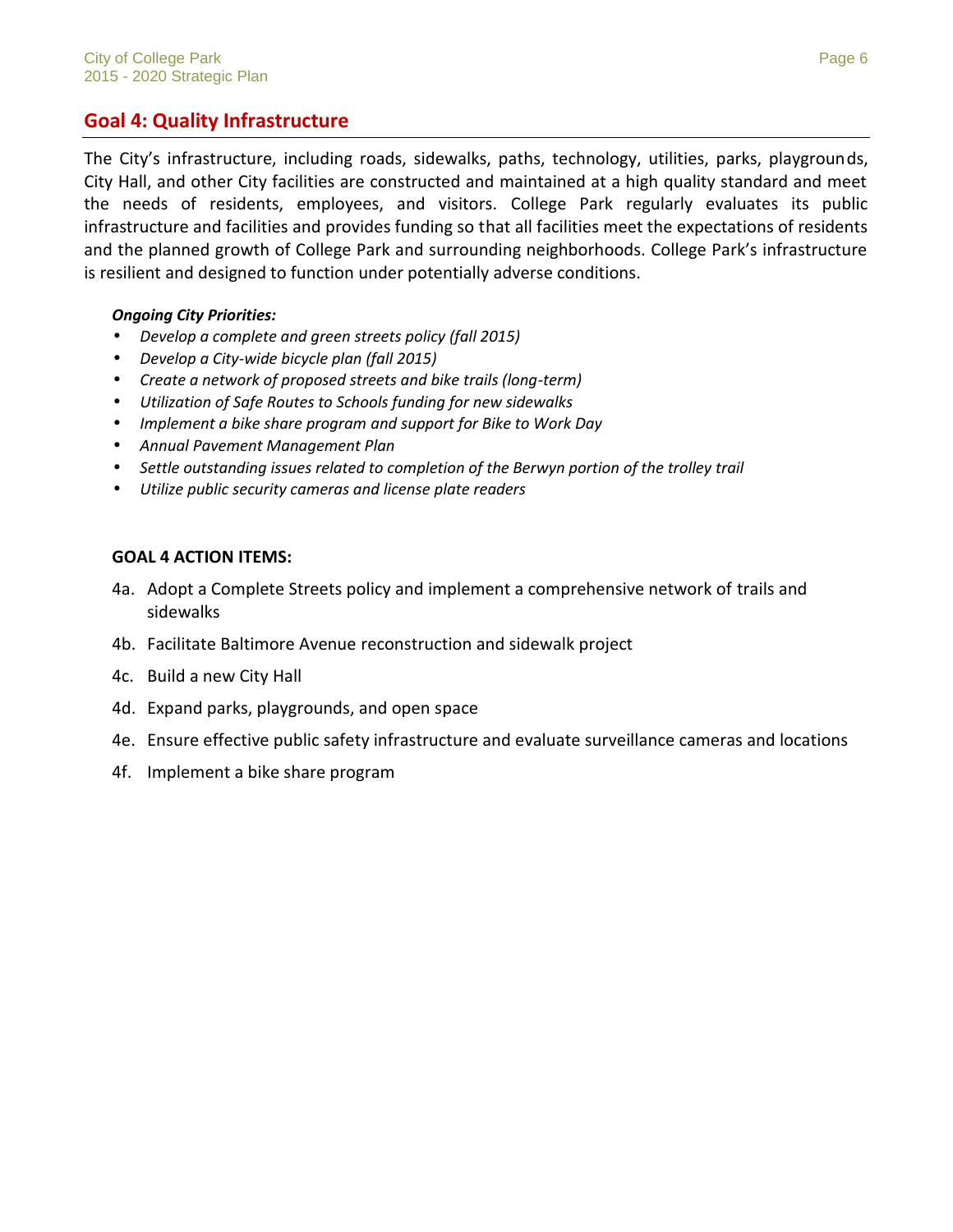#### **Goal 5: Effective Leadership**

The City models excellent leadership and teamwork among Council, staff, and community partners to achieve the City's vision and goals. The Council and staff have a clear vision for the community and have engaged and inspired community members to embrace a positive view of College Park's future. The Council acts as one policy body, clearly communicates expectations to staff, and provides leadership for advancing College Park's vision and strategic plan. The Council balances the need to be both responsive and decisive and communicates its actions clearly and frequently to residents, providing a forum for residents to be better informed. The City develops leaders who listen, challenge perceptions, educate community members, and help people see things from different points of view.

#### *Ongoing City Priority:*

 *Council and staff training via membership in the Maryland Municipal League and professional associations*

#### **GOAL 5 ACTION ITEMS:**

- 5a. Develop a highly effective partnership between Council and staff
- 5b. Develop a continuous learning program for staff
- 5c. Prepare for staff retirements